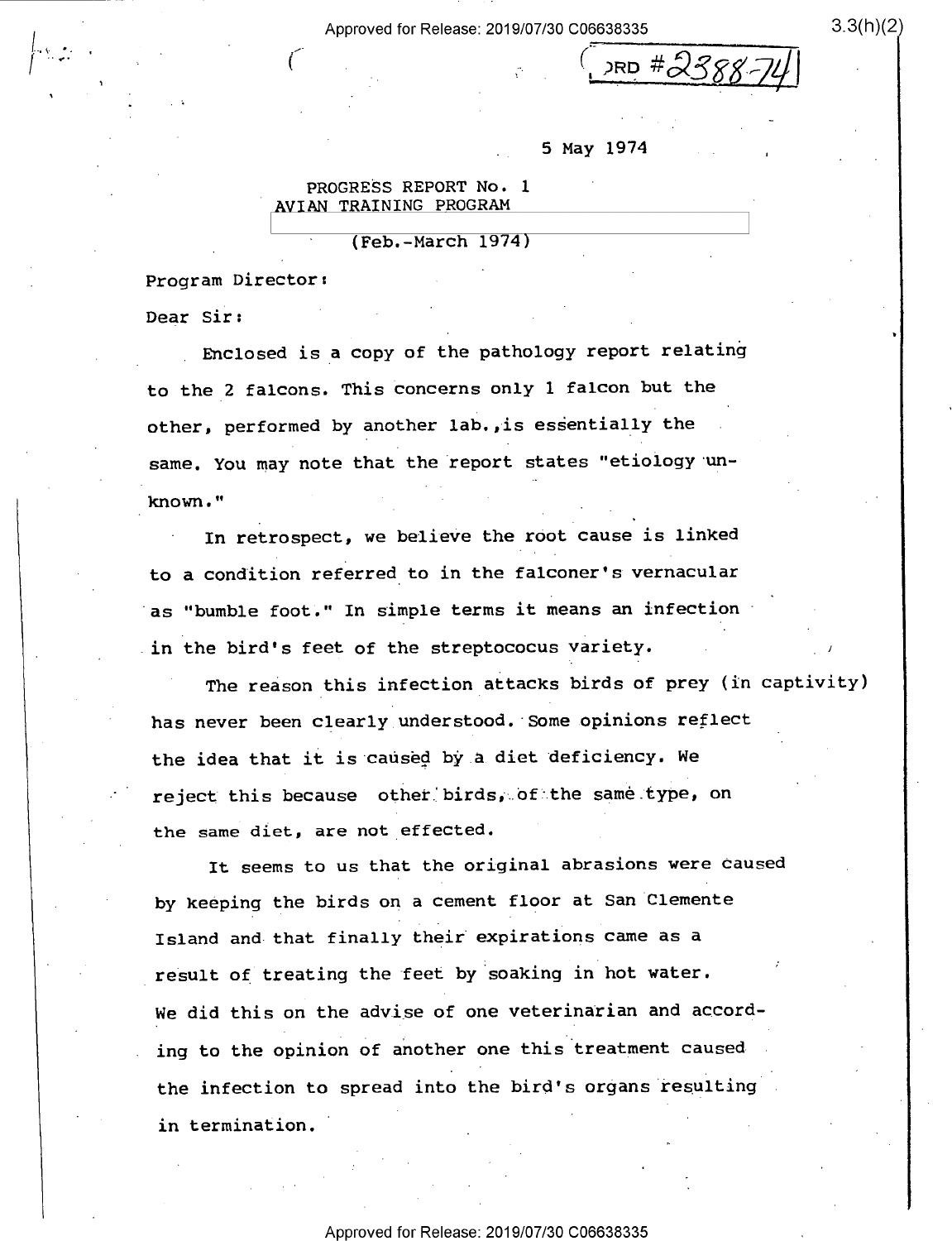$C_{\mathbb{R}}$  (e)  $\mathbb{R}^n$  (e)  $\mathbb{R}^n$  (e)  $\mathbb{R}^n$ 

## AVIAN TRAINING PROGRAM; . . . .

In any case, our new birds show no signs of the bumble foot condition and they are being kept in indivdual cages equipped with padded perches.

In the field they are doing very well in the initial training, still on land. They should be working over water in a matter of a couple of weeks.

Included with this report is an account of the boat accident and damage. It is not as severe as the report would seem to indicate. All of the cosmetic features, except for the radar,have been restored.

 $\mathcal{L}$ 

Respectfully.

 $\overline{2}$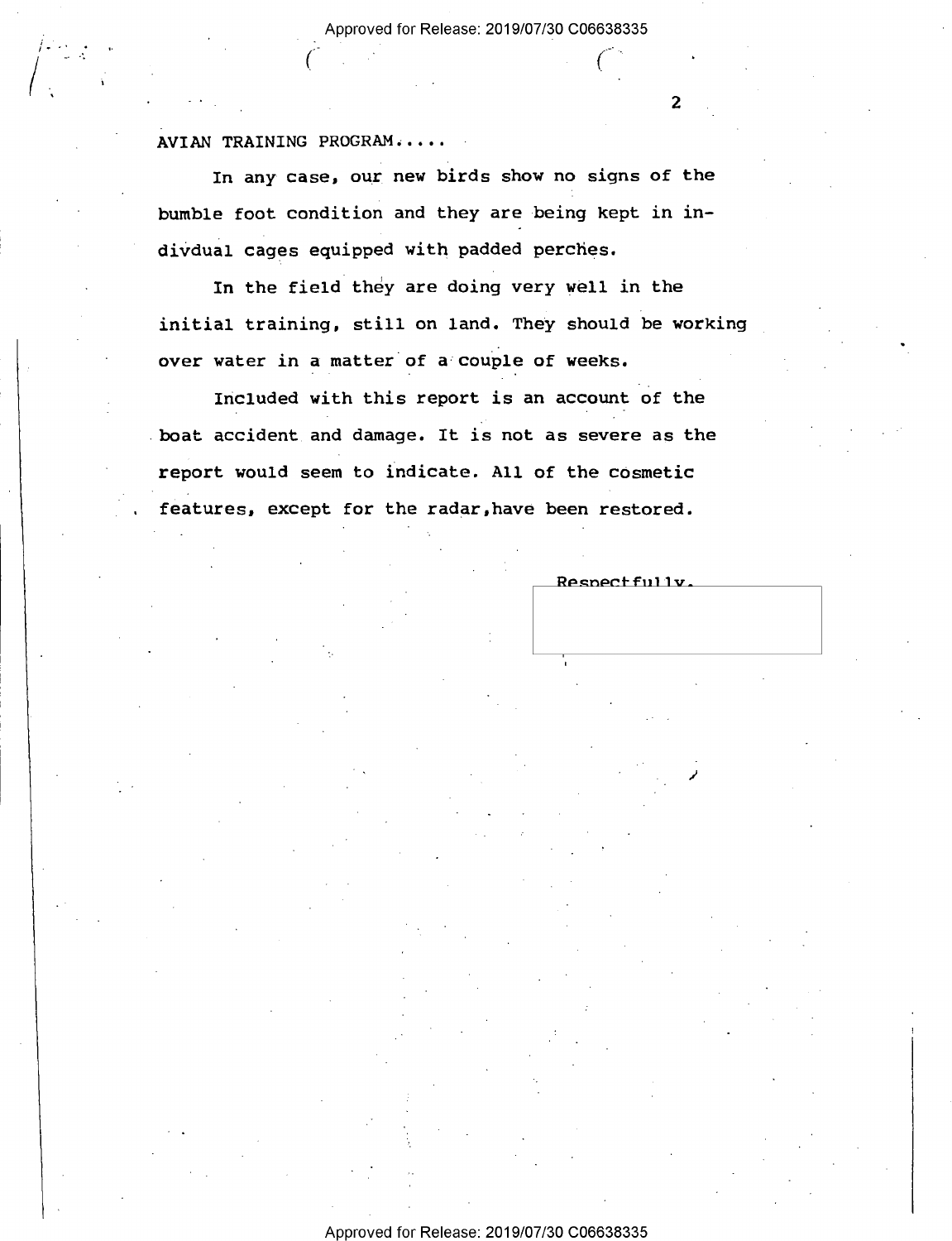Approved for Release: 2019/07/30 C06638335

|  |  |  |  |  |  | TISSUE REPORT |  |  |  |  |  |  |
|--|--|--|--|--|--|---------------|--|--|--|--|--|--|
|--|--|--|--|--|--|---------------|--|--|--|--|--|--|

| GWNER'S NAME.                                                    | <b>PET'S NAME</b> | NOT STATED        |
|------------------------------------------------------------------|-------------------|-------------------|
| $158$ MALE MALE FENALE $2000$ CAT $2000$ DOG THE RALE of $32000$ |                   | <b>SPECIMEN #</b> |
| CLINICAL IMPRESSION<br>COCTOR                                    |                   | ユークトークル           |

#### GROSS DESCRIPTION:

The specimen consists of a piece each of liver, kidney, lung, heart and gizzard which in aggregate measure 2.6 x 2.9 x 1.3 cms. All the specimens are grossly unremarkable. Multiple representative portions of each tissue are submitted for sectioning.

#### HIGROSCOPIC DESCRIPTION:

Geotions are of liver, kidney, heart and gizzare. Principal lesions are aresent in the liver and kidney. The hepatic lesions consist of cloudy swelling of the hepatocytes, congestion, accumulation of hemosiderin in the kupffer cells and variable neutrophilic exudate. The renal pathology is characterized by granular swelling, pyknosis and necrosis of the tubular epithelium, congestion and glomerular atrophy. The gizzard exhibits congestion of the submucosa, muscularis and serose. The myocardium shows only minimal changes consisting of slight congestion.

Ho etiologic agent is identified in any of the organs.

## DIAGNOSIS: HEFATORGNAL SYHDROME (ETIOLOGY UNKNOWN)

'Note: The above is consistent with concomitant damage of liver and kidney commonly seen in infections, toxemia and shock. The syndrome is known to run a fulminant rapid course due to progressive renal failure and liver injury.

**CONTRACT**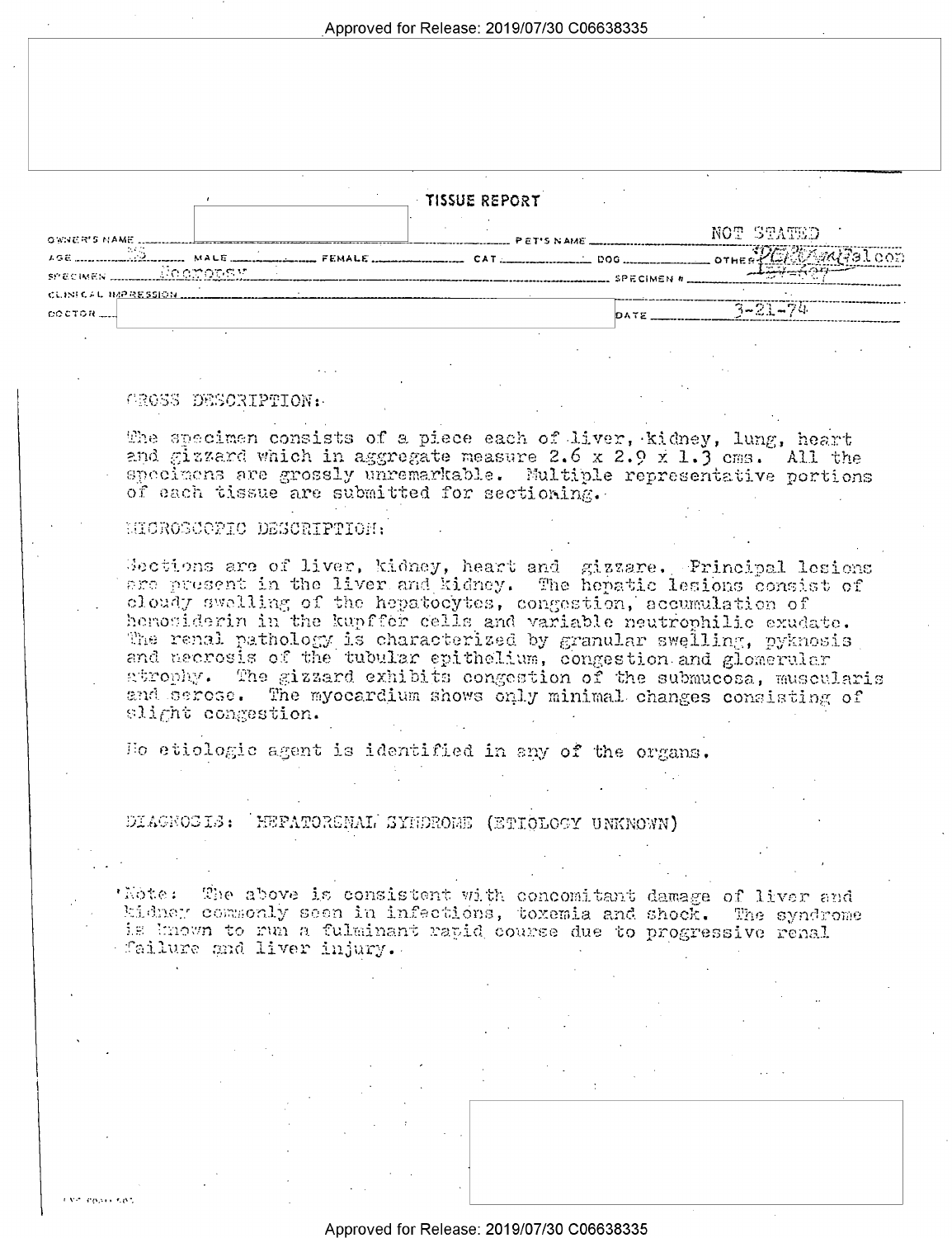$\left(\begin{array}{ccc} 0 & \cdots & \cdots & \cdots \end{array}\right)$ 

 $\sim$   $\sim$   $\sim$ 

## Accident Report

. .

On 25 March 1974 the Formula boat (j24), stationed at San Clemente and used on the Avian Training Program, was involved in an accident which occured at the N.O.T.S. pier area on the east side of the Island.

The condition of the power systems prior to the accident were as follows: function of the port engine and outdrive system was normal. The linkage connecting the controls with the starboard outdrive was inoperative due to a sheared bolt at the shift lever. The gears could be operated manually from the engine compartment. Repairs to the linkage were hampered by accessibility problems which would have put the boat out of action for several days at a critical time.

On approaching the pier the starboard engine was shut down because of the lack of shift function. As the boat" came alongside the pier the port outdrive linkage failed, leaving the gears in forward. The port engine was then shut down. Attempts were made to secure the boat to the pier ' to no avail. The first swell put the boat on the rocks. The boat then came broadside to the swells and was moved along the rocks and under the pier. The radar scanning unit and the deck struck under structure of the pier. A line was then secured to the pier and the boat was pulled free. The state  $\mathbf{r}$  is the state of  $\mathbf{r}$ 

The hull suffered no serious damage and has been repaired. Both propellers was damaged and-they too have been replaced. The deck has also been restored. The scanning unit was bent out of alignment and the antenna dome damaged.

\_

## Approved for Release: 2019/07/30 C06638335